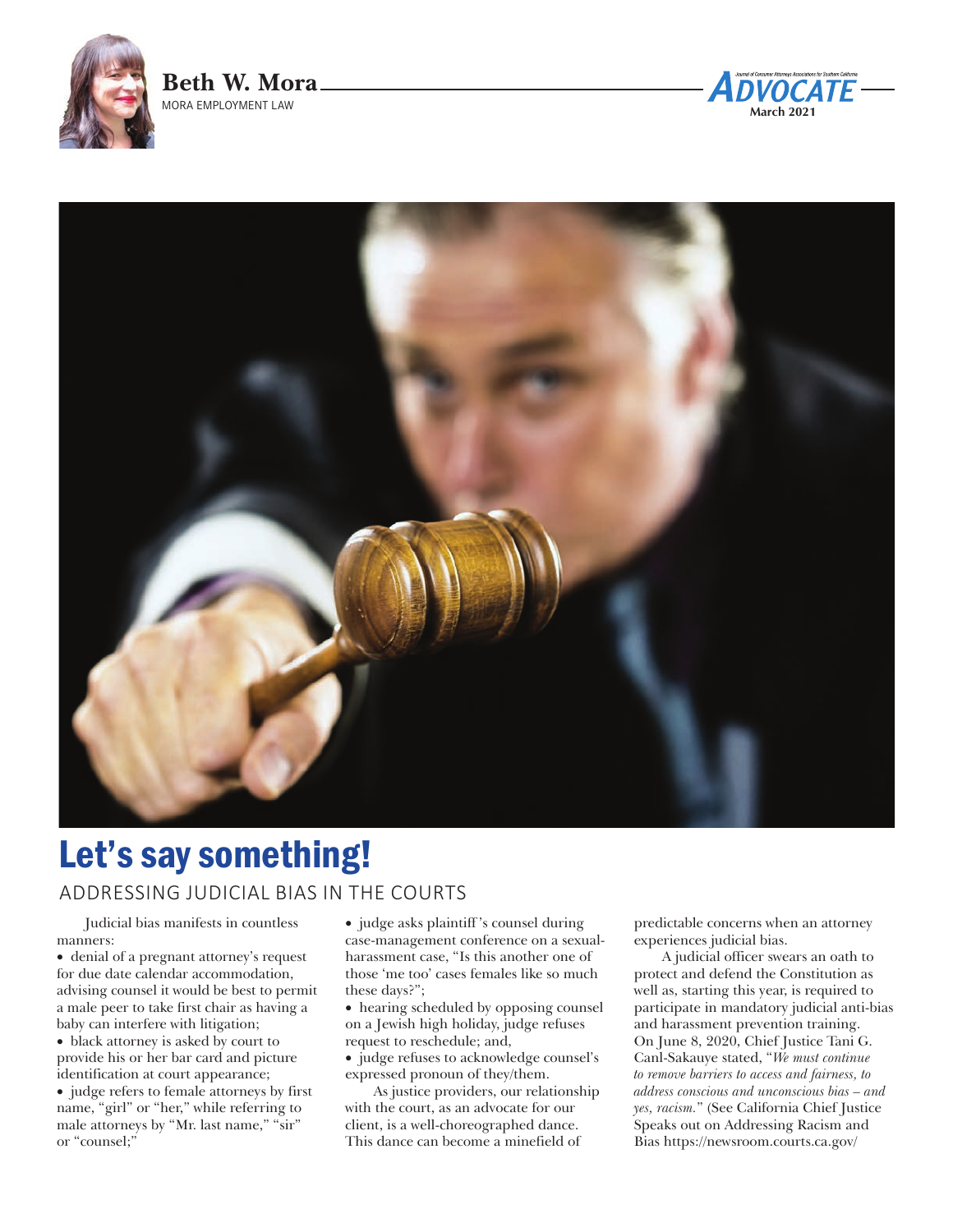

news/california-chief-justice-speaks-outaddressing-racism-and-bias.) Even so, and even to this day, these barriers remain, in the courtroom as well as in the court's complaint procedure concerning bias by a judicial officer.

# **Complaints to the CJP**

An attorney can make a complaint to the Commission on Judicial Performance ("CJP") of judicial bias. The CJP is an independent state agency responsible for investigating complaints of judicial misconduct and judicial incapacity and for disciplining judges, pursuant to article VI, section 18 of the California Constitution. Its jurisdiction includes all active California judges as well as certain former judges. Any individual or group may file a complaint including litigants, attorneys, jurors, court-watchers, court personnel, prisoners, court administrators, members of the public, judges, and legislators. Complaints may be filed and based on matters learnt of such as from news articles or from information received in the course of a commission investigation. How to file a complaint with CJP is explained in detail along with a sample complaint form and the CJP complaint procedure on their website. (See Filing a Complaint, http:// cjp.ca.gov/file\_a\_complaint/.)

Complaints to the CJP and their investigations are confidential. If the CJP orders a formal proceeding into a complaint, the matter and related documents are available for public inspection. Should a judicial officer be subjected to disciplinary action, advisory letter, private or public admonishment, public censure, or removal from office/ involuntary retirement, a judge may petition the Supreme Court to review the discipline taken, other than private admonishment. There does not appear to be a process for the complaining party to appeal the closure of their complaint.

# **Many complaints, few judges disciplined**

In 2019, the CJP had 1,856 judgeships within their jurisdiction and

an additional 288 commissioners and referees. In 2019, the CJP considered 1,241 new complaints which named 1,465 judges, a total of 895 different judges. Of said complaints, 1,129 were closed by the Commission, and another 55 were closed following staff inquiries, all with no finding of wrongdoing. In total, within 2019, the Commission publicly censured only two judges, imposed four public admonishments, issued five private admonishments and thirteen advisory letters. Only one judge was disciplined in 2019 for engaging in bias or appearance of bias toward a particular class. Further, only four percent of the complaints originated from an attorney, one percent from a judge or court staff, and one percent from another source such as anonymous letter or news report. (See 2019 Case Statistics, http://cjp.ca.gov/ case\_statistics/).

CJP complaint statistics for 2020 have not yet been released; however, data available confirms that one public censure, four public admonishments, and one order of removal were issued in 2020. The censure and two of the admonishments involved misconduct for the appearance of bias, and the order of removal included claims of harassment upon seven women. (See CJP Pending Cases, http://cjp.ca.gov/pending\_case/)

A 10-year summary of CJP complaint activity confirms similar patterns wherein nearly all complaints made to the commission were closed prior to investigation with no finding of wrongdoing, and an extremely small number of advisory letters, private or public admonishments, public censure or removal were issued each year, with no such discipline being issued in some years. (See State of California Commission on Judicial Performance, Summary of Discipline Statistics, 1990- 1999, http://cjp.ca.gov/wp-content/ uploads/sites/40/2016/08/Statistical\_ study\_1990-1990.pdf). Based on such remarkably dismal statistics, it is understandable why many attorneys who experience judicial bias in the courtroom may be reluctant to make a complaint

within the CJP process. In addition, many lawyers are simply not even aware of the CJP.

Recognizing the seriousness of the problem, over 30 years ago, the court established local bias committees to address education and complaints. In 1987, a Judicial Council Advisory Committee on Gender Bias in the Courts was appointed by former Chief Justice Rose Elisabeth Bird and thereafter members were added by Chief Justice Malcolm M. Lucas. In 1990, the Advisory Committee submitted a comprehensive report with 68 recommendations which were adopted including the establishment of local court bias committees. As a result, the local bench/bar communities devoted time to creating bias committees. A Local Bias Committees Workshop was held on October 2, 1992, which was a joint venture between the Judicial Council and the State Bar, wherein there were approximately 10 local bias committees as of said time. A formal report concerning local court bias committees was issued by the Judicial Council in 1996, wherein Standards of Judicial Administration, were renumbered in California Rules of Court, rule 10.20.

#### **Court's duty to prohibit bias**

California Rules of Court, rule 10.20 – Court's duty to prohibit bias – specifically notes that each court must create a "local committee on bias," details that each court has a duty to ensure fairness in court proceedings, to refrain from engaging in bias and ensure unbiased decisions. (CRC 10.20(a).) Further, said Rule requires that "each court should establish a local committee" on bias. (CRC 10.20(b)(1).) Moreover, the Rule mandates twelve (12) specific process for handling complaint procedures, within the required established local bias committee. CRC(c). Finally, of significance, the Rule requires that the existence of the local committee, as set forth within the rule including, its purpose and features "should be memorialized in the local rules of court."  $(CRC(d).)$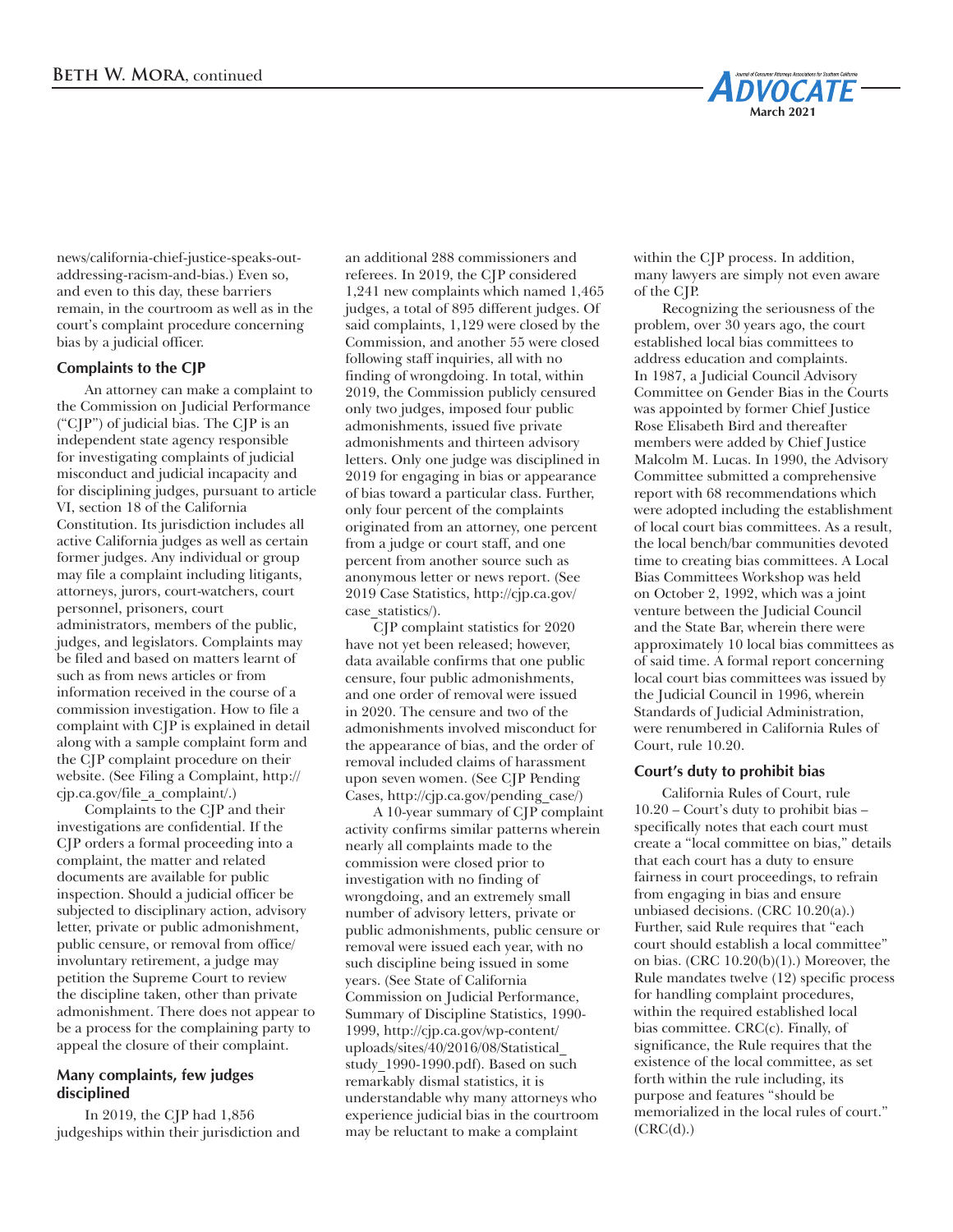

### **Courts' anemic compliance**

Upon careful review of the local rules of court for each California Superior Court, it appears that *almost none* of the State's 58 Superior Courts are in compliance with CRC 10.20. As of April 2020, review of the present local rules and the proposed rules effective July 1, 2020, there were only a handful of Superior Courts that were in compliance with CRC 10.20. (See for example, Superior Court of Contra Costa County, Local Rules of Court, rule 2.150, Committee on Bias at pages 33-34, revised effective January 1, 2016.)

There were a good many California Superior Courts who had language as to bias in their local rules, however these courts were not expressly in compliance with CRC 10.20's required language, including did not have a local bench/ bar bias committee. (See for example, Superior Court of Alameda County, Chapter 2, Policies, Rule 2.0, Policy Against Bias at page 16, amended effective January 1, 2008.) Further, 31 Superior Courts had no reference to bias in their local rules of court. Thus, the alternative to the CJP complaint procedure in the local rules, established over 30 years ago and confided many years prior, is disturbingly absent from a substantial number of the local rules of court throughout the state, despite the need and the required language in the CRC.

#### **Hopeful signs**

An attorney who is confronted with judicial bias has truly understandable concerns when reviewing complaints procedure options, making an already extremely difficult matter seemingly impossible. Inspiration is found in the words of the late great Congressman John Lewis, *"When you see something that is not right, not fair, not just, you have a moral obligation to do something, to say something, and not be quiet."* (See Rep. John Lewis Urges Young People to Stand Up to Injustice, The Wall Street Journal, January 16, 2017).

Shedding light on the existence of bias in the courts, including the broken complaint structure, was finally discussed in several articles published this last year. (See *22 Counties Not Complying With Bias Committee Recommendation*, Daily Journal, by Jessica Mach, July 6, 2020 – 22 Courts confirming they did not have bias committees and 30 Courts not responding to request for information; *Bias Committees Are Enigmas, Attorneys Say*, Daily Journal, by Jessica Mach, August 3, 2020; and, *Court Leaders Developing Judicial Guidelines*, Daily Journal, by Jessica Mach, September 1, 2020.)

After this issue received statewide attention, action began to take hold. Multiple Superior Courts took steps to implement or update their local rules and bias committees. For example, on July 31, 2020, San Bernardino Superior Court launched a new committee to eliminate bias in the courtroom, noting that the committee would be created in accordance with CRC 10.20, will collaborate with local bar associations to sponsor and support educational programs designed to eliminate bias, develop and maintain an information procedure for receiving complaints relating to bias in the courtroom. (See Press Release, San Bernardino Superior Court Launches New Committee to Eliminate Bias in the Courtroom, July 31, 2020, http://www. sb-court.org/sites/default/files/News%20 Notices/SBSCLaunchesNewCommitteeTo EliminateBias.pdf).

On August 28, 2020, the California Supreme Court Committee on Judicial Ethics Opinions (CJEO) sought public comment as to a draft ethics opinion about the duties of a presiding judge or other judge with supervisory duties when investigating a complaint filed against a trial judge. Several individuals and organizations issued public comment, including comments on behalf of justice providers, such as California Employment Lawyers Association's Committee on Bias in the Judiciary. On November 5, 2020, the CJEO issued a formal ethics opinion about the duties of a presiding judge or other judge with supervisory duties when

investigating a complaint filed against a trial judge. (See CJEO Formal Opinion 2020-015 https://www.judicialethics opinions.ca.gov/wp-content/uploads/ CJEO-Formal-Opinion-2020-015.pdf).

## **The California Supreme Court launches the "Work Group"**

On November 4, 2020, Chief Justice Tani G. Cantil-Sakauye announced a new work group to address bias in court proceedings, entitled Work Group to Enhance Administrative Standards Addressing Bias in Court Proceedings (hereinafter "Work Group.") The Work Group is tasked with updating the protected classifications listed in CRC 10.20, considering the optimal role and composition of the local bias committees (including considering confidentiality issues with receiving and handling complaints, existing complaint avenues, responsibilities for those who receive complaints, existing educations and changes to relevant law), and other changes to better assist courts in maintaining a courtroom environment free of bias and the appearance of bias. (See Press Release, California Chief Justice Appoints New Work Group to Address Bias in Court Proceedings, November 4, 2020 at https://newsroom. courts.ca.gov/news/california-chief-justiceappoints-new-work-group-address-biascourt-proceedings).

Chief Justice Cantil-Sakauye appointed eight persons to said Work Group: Co-Chairs Administrative Presiding Justice Brad Hill of the Fifth District Court of Appeal (Fresno), and Sacramento County Superior Court Judge Stacy Boulware Eurie; and additional members, Justice Carin Fujiskai, First District Court of Appeal (San Francisco), Presiding Judge Kevin Brazile, Los Angeles Superior Court, Presiding Judge Joyce D. Hinrichs, Humboldt County Superior Court, Chief Executive Officer Nancy Eberhardt, San Bernardino County Superior Court, and Judicial Counsel attorney members Gretchen Nelson and Rachel Hill. (See Press Release, November 4, 2020).